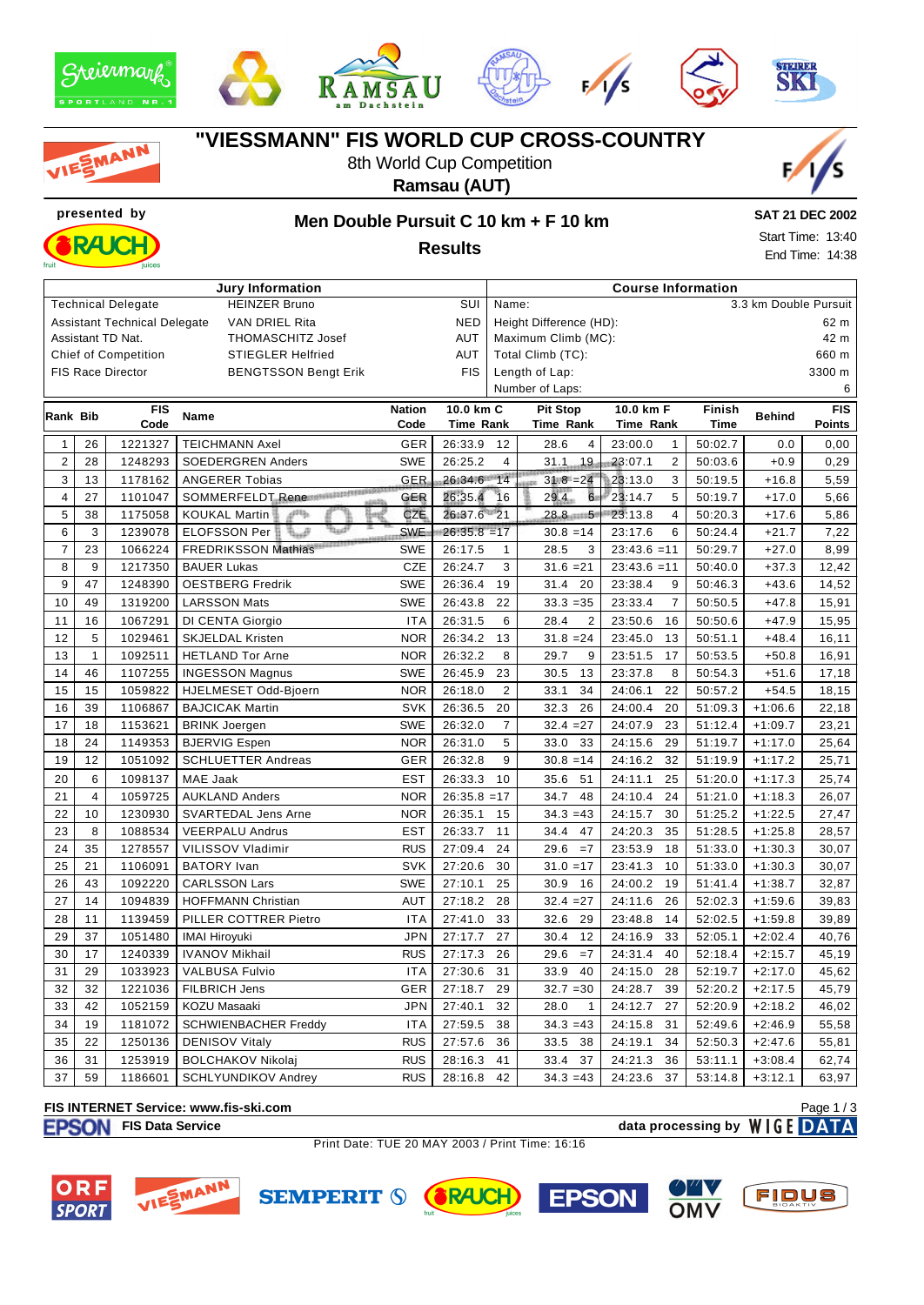









MANN

# **"VIESSMANN" FIS WORLD CUP CROSS-COUNTRY**

8th World Cup Competition **Ramsau (AUT)**





**SPORT** 

#### **presented by Men Double Pursuit C 10 km + F 10 km**

**SAT 21 DEC 2002**

**Results**

| Start Time: 13:40 |  |
|-------------------|--|
| End Time: 14:38   |  |

| <b>Rank Bib</b>     |                | <b>FIS</b><br>Code | Name                                          | <b>Nation</b><br>Code    | 10.0 km C<br><b>Time Rank</b> | <b>Pit Stop</b><br>Time Rank | 10.0 km F<br><b>Time Rank</b> | Finish<br><b>Time</b>          | <b>Behind</b> | <b>FIS</b><br>Points |
|---------------------|----------------|--------------------|-----------------------------------------------|--------------------------|-------------------------------|------------------------------|-------------------------------|--------------------------------|---------------|----------------------|
| 38                  | 34             | 1108225            | <b>BURGERMEISTER Reto</b>                     | SUI                      | 28:21.4<br>44                 | 30.3 11                      | 24:32.1<br>41                 | 53:23.8                        | $+3:21.1$     | 66,97                |
| 39                  | 48             | 1224140            | <b>SANTUS Fabio</b>                           | <b>ITA</b>               | 28:25.4<br>45                 | $33.3 = 35$                  | 24:25.1<br>38                 | 53:23.9                        | $+3:21.2$     | 67,00                |
| 40                  | 56             | 1323468            | <b>REHEMAA Aivar</b>                          | <b>EST</b>               | 27:59.2<br>37                 | $32.7 = 30$                  | 24:56.3<br>47                 | 53:28.3                        | $+3:25.6$     | 68,47                |
| 41                  | 40             | 1025484            | <b>HASLER Markus</b>                          | LIE                      | 27:55.6<br>35                 | $31.0 = 17$                  | 25:01.8<br>49                 | 53:28.5                        | $+3:25.8$     | 68,53                |
| 42                  | 60             | 1369446            | <b>KOURITSYN Alexey</b>                       | <b>RUS</b>               | 28:17.4<br>43                 | 34.1<br>41                   | 24:38.3<br>43                 | 53:29.8                        | $+3:27.1$     | 68,97                |
| 43                  | 57             | 1093869            | <b>KREZELOK Janusz</b>                        | POL                      | 28:14.3<br>39                 | 36.3<br>54                   | 24:39.1<br>44                 | 53:29.8                        | $+3:27.1$     | 68,97                |
| 44                  | 25             | 1022089            | <b>BOTVINOV Mikhail</b>                       | <b>AUT</b>               | 27:49.1<br>34                 | 39.6 56                      | 25:06.7<br>50                 | 53:35.5                        | $+3:32.8$     | 70,86                |
| 45                  | $\overline{7}$ | 1067485            | <b>ZORZI Cristian</b>                         | <b>ITA</b>               | 29:09.4<br>53                 | $31.6 = 21$                  | 24:04.7<br>21                 | 53:45.7                        | $+3:43.0$     | 74,26                |
| 46                  | 55             | 1035087            | GUTIERREZ Juan J.                             | <b>SPA</b>               | 29:28.7<br>55                 | $32.7 = 30$                  | 23:49.3<br>15                 | 53:50.9                        | $+3:48.2$     | 75,99                |
| 47                  | 54             | 1223849            | <b>CHECCHI Valerio</b>                        | <b>ITA</b>               | 28:25.9 46                    | 35.7 52                      | 24:49.4<br>46                 | 53:51.1                        | $+3:48.4$     | 76,06                |
| 48                  | 33             | 1277393            | LEYBYUK Roman MATHEMAN                        | UKR                      | 28:15.9<br>40                 | 39.3 55                      | 25:13.4<br>52                 | 54:08.6                        | $+4:05.9$     | 81,89                |
| 49                  | 64             | 1095518            | <b>TAUBER Martin</b>                          | <b>AUT</b>               | 28:33.3<br>47                 | $35.4 = 49$                  | 24:59.9<br>48                 | 54:08.8                        | $+4:06.1$     | 81,95                |
| 50                  | 36             | 1046436            | حمدة<br><b>URAIN Gerhard</b>                  | <b>AUT</b>               | 29:30.1<br>57                 | $35.4 = 49$                  | 24:33.1<br>42                 | 54:38.8                        | $+4:36.1$     | 91,95                |
| 51                  | 58             | 1171469            | <b>Teralizzator</b><br><b>MASLOV Dmitri</b>   | <b>RUS</b>               | 28:43.4<br>50                 | 44.8 59                      | 25:10.5<br>51                 | 54:38.8                        | $+4:36.1$     | 91,95                |
| 52                  | 51             | 1015687            | <b>MARENT Alexander</b>                       | <b>AUT</b>               | 28:33.7<br>48                 | $31.6 = 21$                  | 25:36.1<br>54                 | 54:41.5                        | $+4:38.8$     | 92,84                |
| 53                  | 66             | 1094742            | <b>DIETHARD Roland</b>                        | <b>AUT</b>               | 28:47.7<br>51                 | 36.1<br>53                   | 25:18.7<br>53                 | 54:42.6                        | $+4:39.9$     | 93,21                |
| 54                  | 50             | 1028588            | <b>ASCHWANDEN Wilhelm</b>                     | SUI                      | 29:28.2<br>54                 | $34.3 = 43$                  | 24:41.0<br>45                 | 54:43.6                        | $+4:40.9$     | 93,54                |
| 55                  | 44             | 1285153            | ROUSSELET Alexandre                           | <b>FRA</b>               | 28:50.3<br>52                 | 41.3 58                      | 25:45.8<br>55                 | 55:17.6                        | $+5:14.9$     | 104,87               |
| 56                  | 62             | 1282728            | PINTER Juergen                                | <b>AUT</b>               | 29:29.2<br>56                 | 30.2<br>10                   | 25:55.0<br>56                 | 55:54.6                        | $+5:51.9$     | 117,19               |
| 57                  | 69             | 1370901            | <b>GRABMAYER Markus</b>                       | <b>AUT</b>               | 30:17.6<br>58                 | 34.2<br>42                   | 28:01.3<br>57                 | 58:53.2                        | $+8:50.5$     | 176,67               |
|                     |                |                    |                                               |                          |                               |                              |                               |                                |               |                      |
| <b>Disqualified</b> |                |                    |                                               |                          |                               |                              |                               |                                |               |                      |
|                     | 30<br>63       | 1148868<br>1045757 | <b>BJONVIKEN Tore</b><br><b>WALCHER Achim</b> | <b>NOR</b><br><b>AUT</b> |                               |                              |                               | ICR 3.14.1<br>ICR 221.3 Doping |               |                      |
|                     | 65             | 1254695            | <b>MAYER Marc</b>                             | <b>AUT</b>               |                               |                              |                               | ICR 221.3 Doping               |               |                      |
|                     |                |                    |                                               |                          |                               |                              |                               |                                |               |                      |
|                     | Did not finish |                    |                                               |                          |                               |                              |                               |                                |               |                      |
|                     | 20             | 1100077            | VITTOZ Vincent                                | <b>FRA</b>               |                               |                              |                               |                                |               |                      |
|                     | 45             | 1008703            | <b>FAUNER Silvio</b>                          | <b>ITA</b>               |                               |                              |                               |                                |               |                      |
|                     | 52             | 1272737<br>1088146 | <b>EDER Johannes</b><br><b>ANTAL Zsolt</b>    | <b>AUT</b><br><b>RUM</b> | 28:34.4 49                    | 33.8 39                      |                               |                                |               |                      |
|                     | 53<br>61       | 3660002            | PARCHEUSKI Mikalai                            | <b>BLR</b>               |                               |                              |                               |                                |               |                      |
|                     | 67             | 1116761            | <b>SCHWARZ Christian</b>                      | <b>AUT</b>               |                               |                              |                               |                                |               |                      |

**Did not start** 2 1059628 ALSGAARD Thomas NOR 41 1013553 WADSWORTH Justin USA

68 1173700 STOEGGL Thomas AUT 30:36.8 59 40.2 57



**EPSON** 

 $OMV$